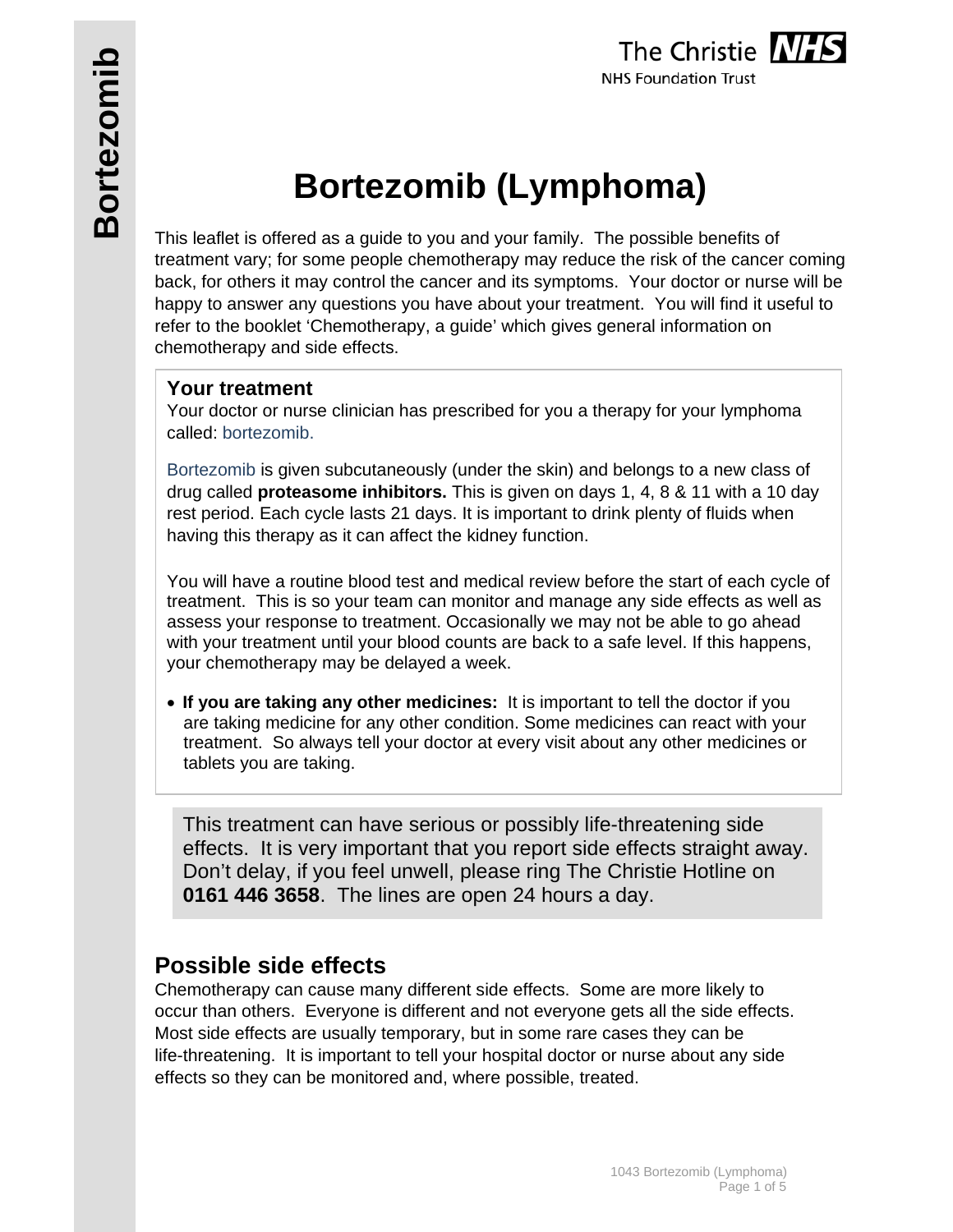#### **Tumour Lysis Syndrome**

Rarely this treatment may cause the rapid breakdown of lymphoma cells which may lead to abnormalities in the blood. This problem is more likely if you have a lot of disease or if your kidneys do not work as well as they should do. Your doctor will tell you if you are at risk. You may be given a kidney-protective medicine called allopurinol for the first cycle of treatment, and your doctor may do additional blood tests to monitor this side effect. We sometimes admit patients for the first treatment to give intravenous fluids and kidney-protective medication and twice daily monitoring of blood tests for 48 hours.

#### **Common side effects (more than 1 in 10)**

#### **Increased risk of serious infection**

You are vulnerable to infection while you are having chemotherapy. Minor infections can become life-threatening in a matter of hours if left untreated. Symptoms of infection include fever, shivering, sweats, sore throat, diarrhoea, discomfort when you pass urine, cough or breathlessness. We recommend that you use a digital thermometer so you can check your temperature.You can buy one from your local chemist.

#### **If you feel unwell, you have symptoms of an infection or your temperature is 37.5ºC or above, or below 36ºC contact The Christie Hotline straight away**.

#### **Low white cell count**

There is a risk of infection or shingles.

#### **•** Bruising or bleeding

This treatment can reduce the production of platelets which help the blood clot. Let your doctor know if you have any unexplained bruising or bleeding, such as nosebleeds, bloodspots or rashes on the skin and bleeding gums. You may need a platelet transfusion.

#### **Peripheral neuropathy (tingling & numbness in toes or fingers)**

Bortezomib can cause nerve damage. This causes numbness or pins and needles in your fingers or toes and muscle cramps and weakness in the legs**.** *It is important to tell us if this happens* as the dose of the bortezomib may have to be reduced or temporarily stopped, or in more severe cases, discontinued. The peripheral neuropathy is usually temporary, but can last for some time. However, it can become permanent, so please report these symptoms your doctor or nurse specialist.

#### **Gastro-intestinal disturbance**

This treatment can cause indigestion, constipation, diarrhoea, nausea, abdominal pain and an increase or decrease in appetite and weight. It is important to drink plenty of fluids and maintain a balanced diet. Please report to your nurse or doctor if you develop any of these symptoms. If you have abdominal pain with nausea, vomiting or diarrhoea, contact The Hotline immediately. You may be given medication to help with any of these side effects.

#### **Fatigue**

Fatigue is quite common whilst receiving bortezomib. The fatigue may be a result of anaemia (a low red blood cell count) which can be managed with blood transfusions. It can also be managed through rest, good diet, drinking plenty of fluids and regular gentle exercise.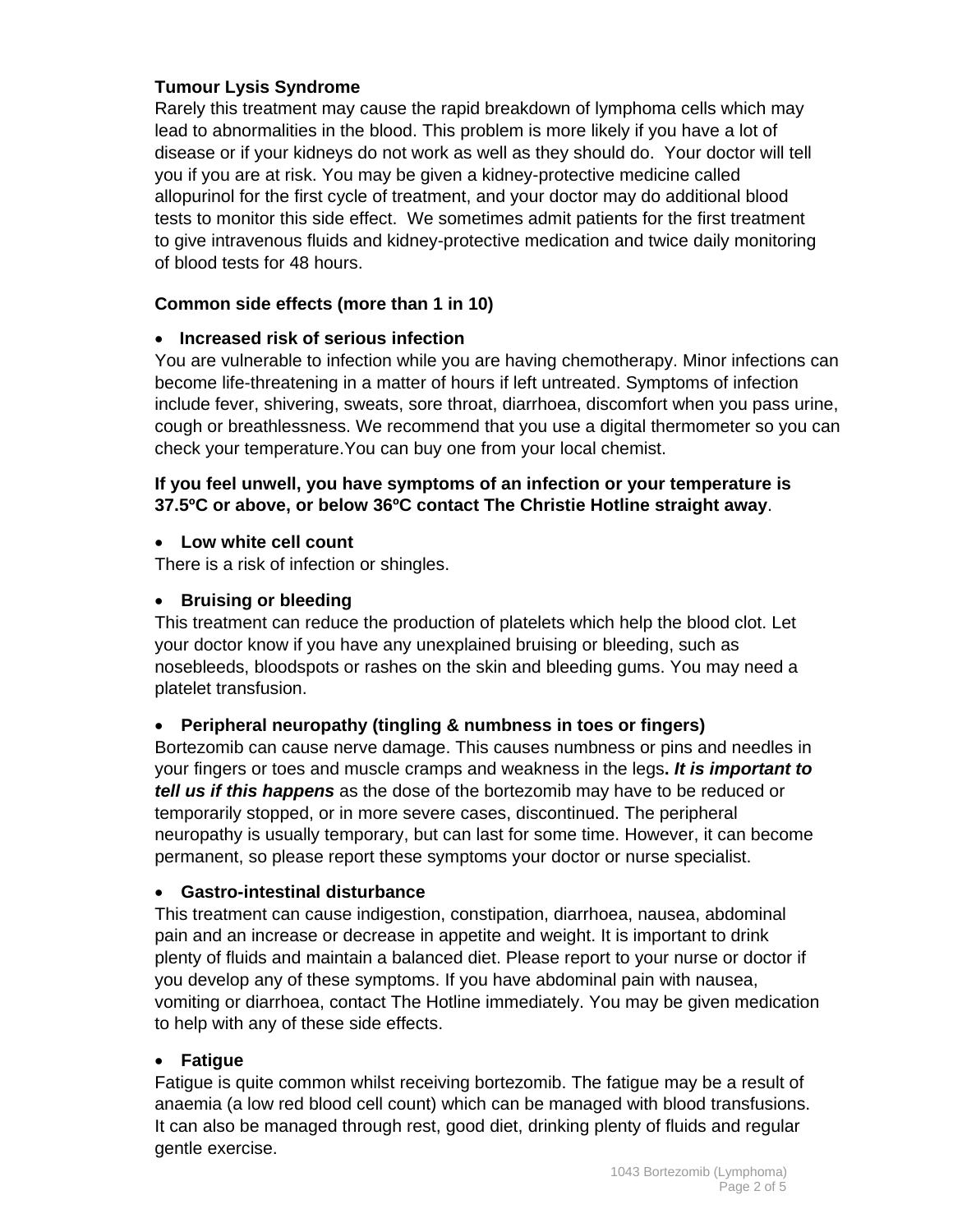#### **Changes to blood pressure**

Bortezomib can cause changes to your blood pressure. If you have a history of hypotension (low blood pressure) or are on drugs to help lower your blood pressure, you may need to have your medication altered while you are having bortezomib therapy. Drinking plenty of fluids can help to prevent hypotension. Please tell your nurse or doctor if you have experienced dizziness or faints.

#### **Skin rashes**

Some people can get a rash when receiving bortezomib. The rash may be itchy and need treatment with antihistamines and/or steroid creams. If it is very troublesome, bortezomib may need to be stopped temporarily and restarted at a lower dose. Itchy and/or dry skin can also occur with this treatment.

#### **Uncommon side effects (less than 1 in 10)**

 **Extravasation** is when chemotherapy leaks outside the vein. If you develop redness, soreness or pain at the injection site **at any time** please let us know straight away.

#### **Mood disturbance/altered sleep pattern**

This treatment can affect your mood. Speak to your doctor or nurse if you or your family notice mood changes or changes to your sleep pattern.

#### **Eye changes**

This treatment can cause eye swelling, changes to vision and/or infection in the eye (conjunctivitis). Contact your doctor or nurse if you experience any of these symptoms.

#### **Shortness of breath/cough**

Although this is not common, this treatment can cause shortness of breath or a cough. Contact your doctor or nurse if you experience either of these symptoms or if you feel unwell with a fever and these symptoms contact The Hotline without delay.

#### **Serious and potentially life threatening side effects**

In a small proportion of patients chemotherapy can result in very severe side effects which may rarely result in death. The team caring for you will discuss the risk of these side effects with you.

# **Late side effects**

Some side effects may become evident only after a number of years. In reaching any decision with you about treatment, the potential benefit you receive from treatment will be weighed against the risks of serious long term side effects to the heart, lungs, kidneys and bone marrow. With some drugs there is also a small but definite risk of developing another cancer. If any of these problems specifically applies to you, the doctor will discuss these with you and note this on your consent form.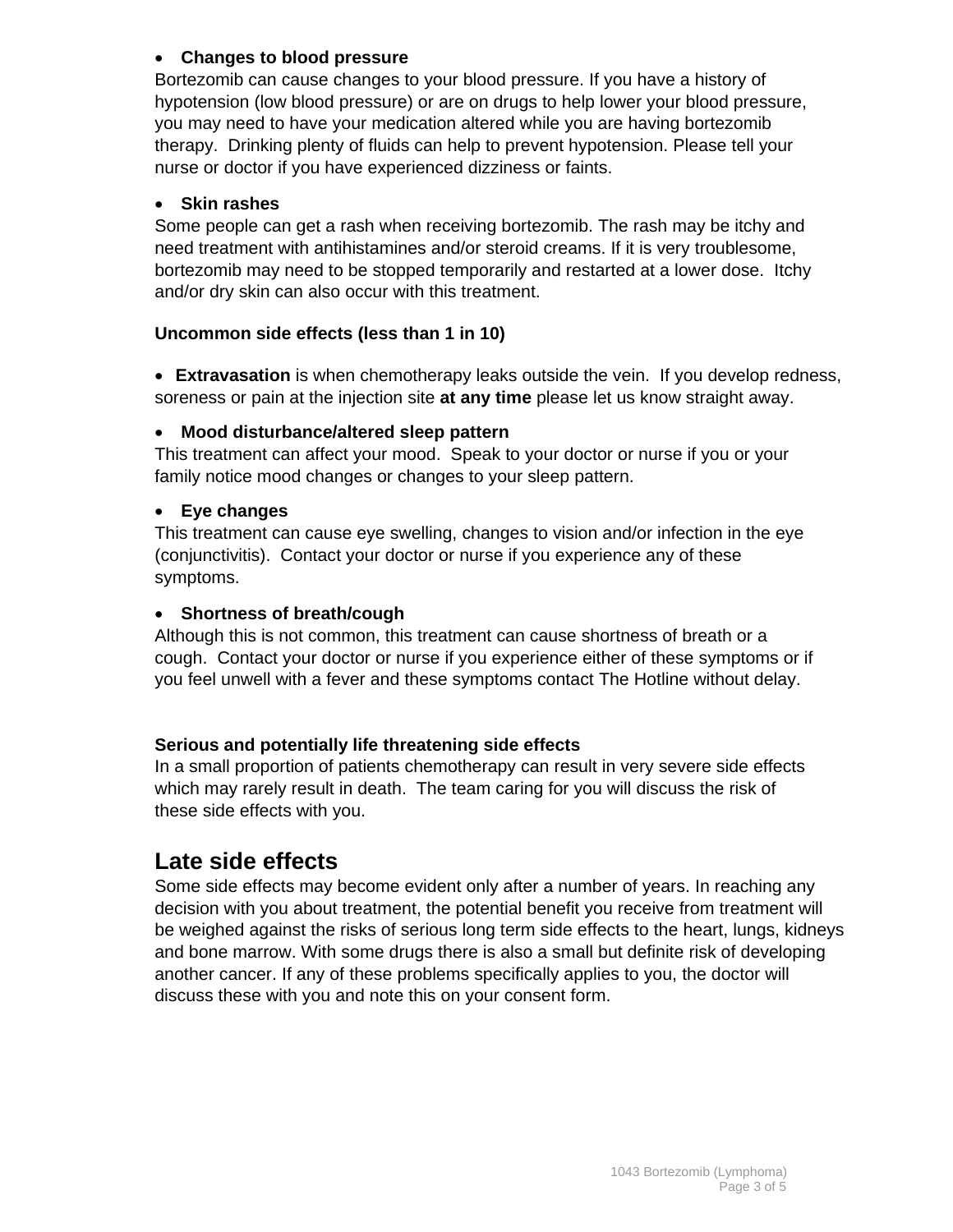## **Contacts**

If you have any general questions or concerns about your treatment, please ring the area where you are having treatment:

| • Haematology day unit                |                                                                                                    | 0161 446 3924                                                                                                           |
|---------------------------------------|----------------------------------------------------------------------------------------------------|-------------------------------------------------------------------------------------------------------------------------|
| • Lymphoma clinical nurse specialists |                                                                                                    | 0161 446 8573                                                                                                           |
| • Lymphoma secretaries                | 0161 446 3753<br>0161 446 3360<br>0161 446 3956<br>0161 446 3332<br>0161 446 3302<br>0161 446 3869 | Professor Radford/Dr Linton<br>Professor Illidge<br>Dr Smith<br><b>Professor Cowan</b><br>Dr Harris/Dr Chan<br>Dr Bloor |
| • Palatine Treatment Ward             | 0161 446 3960/3961                                                                                 |                                                                                                                         |
| General enquiries                     | 0161 446 3000                                                                                      |                                                                                                                         |
|                                       |                                                                                                    |                                                                                                                         |
|                                       |                                                                                                    |                                                                                                                         |